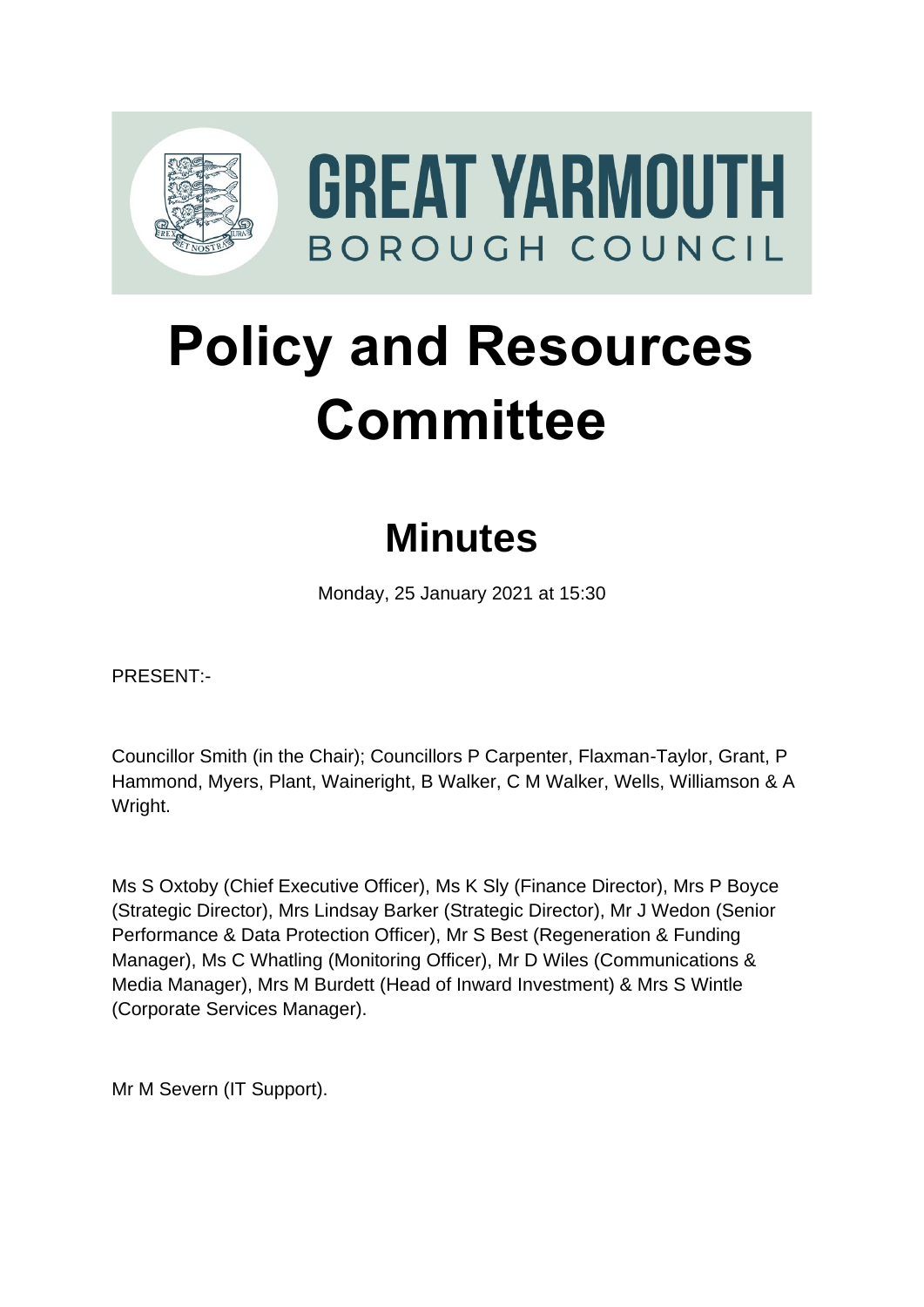# **1 APOLOGIES FOR ABSENCE**

There were no apologies for absence.

### **2 DECLARATIONS OF INTEREST** 2

There were no declaration of interest.

#### **3 MINUTES** 3

The minutes of the meeting held on 15 December 2020 were confirmed by assent.

#### **4 FORWARD PLAN** 4

The Forward Plan was noted by assent.

The Chairman reported that funding of £465k had been secured for the Communities Champion Programme (which formed part of the Community Investment Fund) and the Strategic Director requested that this item be added to the Forward Plan to be considered at the next meeting.

RESOLVED:-

That the Communities Champion programme be added to the Forward Plan.

# **5** FUTURE HIGH STREETS FUND TECHNICAL UPDATE PROCESS

The Committee received and considered the report from the Regeneration & Funding Manager.

RESOLVED:-

(i) That the Committee review the content of the report, noting the provisional offer of funding, conclusions set out in Section 5 and the appended confidential annex; and